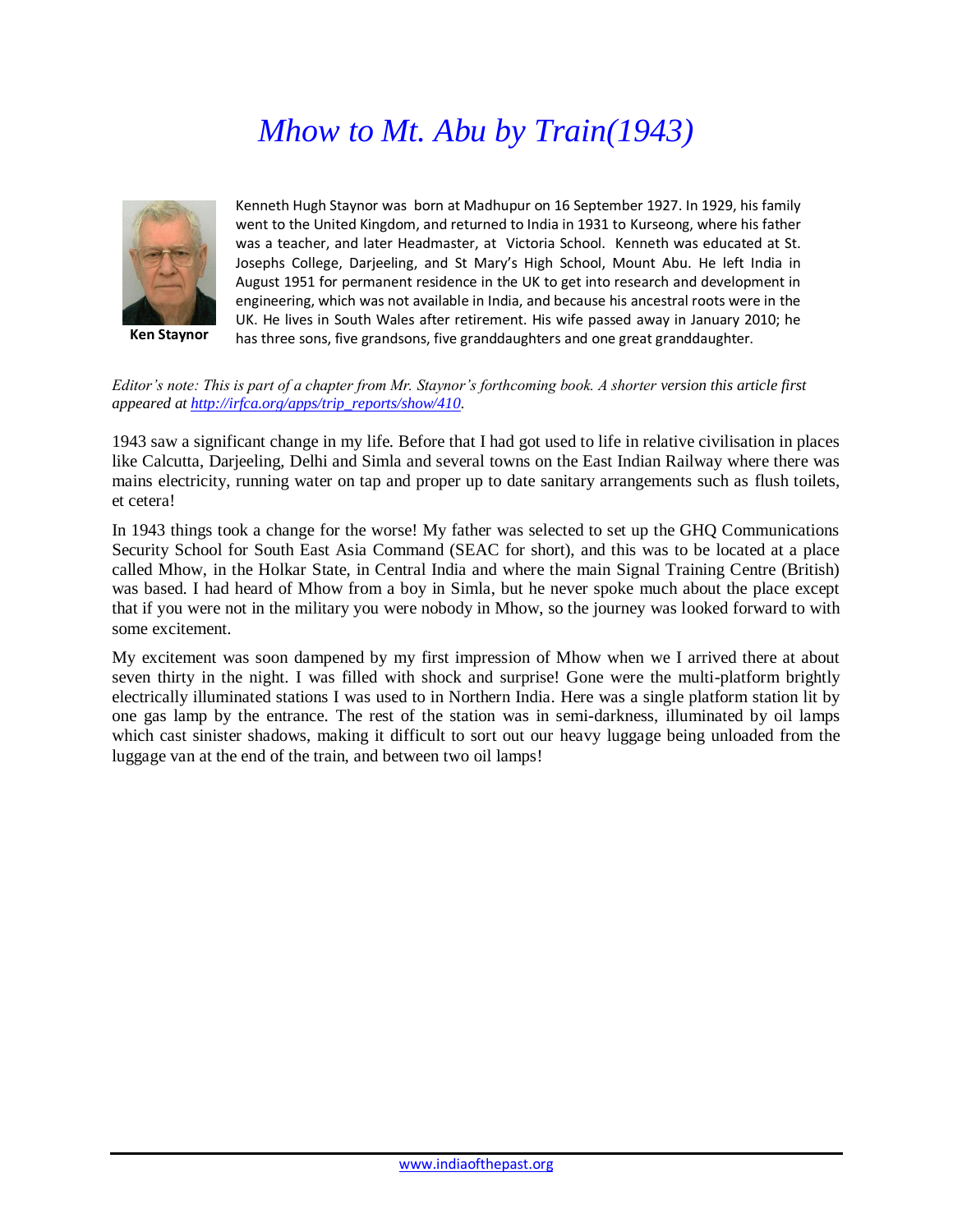

*Mhow Station in the early 1900's showing a Rajputana Malwa Railway train headed by a Class 'O' Locomotive. Mhow station looked exactly the same in the 1940's. Picture provided by Denzil Lobo, currently living in Mhow and author of a book titled 'A Town Called Mhow'.*

I was soon to learn that this was the norm for these places in the 'Gut' of India. The further one got away from what one referred to as British India, and penetrated into the Princely states of Malwa and Rajputana, the more primitive and backward things got. For the first time I began to realise that India certainly was a country of diversities; people dressed differently and although they all understood 'Kitchen Hindi' (The sort of Hindi we spoke to our household servants) they spoke differently. I was in for a number of shocks and surprises in the next month by a life style that took a great deal of getting used to, and summoned up every bit of moral fibre and strength of character I had!

My first days at Mhow were spent in what was known as the 'Hutments.' They were a series of hastily built two and three bedroom military Officers' quarters on One Tree Hill, and on the outskirts of the Infantry School Mortar Training Ground, which meant from time to time pieces of shrapnel went whistling passed the house! These were the quarters allocated to newly posted officers awaiting permanent military housing when it became available.

As Commandant of the Communications Security Training Establishment, my father was entitled to a house on what was referred to by the locals as 'Generals Road' because the Area Commander and other Brigadiers, Colonels and the rest of the 'Red Tape' lived there (although in fact, it was named something else, One Tree Hill Road I think), or one of the large bungalows on Ordinance Road. As these were still occupied by officers who were due to be posted to some other cantonment town, we had to make do with a hutment till they became available. That was military life for you!

In the next hutment lived a Major D'Silva of the Royal Army Medical Corps., and his family. He was posted to the British Military Hospital, and like dad was awaiting permanent quarters. They had a son who was in school at a place called Mount Abu in the Aravalli Hills in Rajputana. On the D'Silva family's advice, it was decided, since I had been withdrawn from school at Darjeeling, some two

\_\_\_\_\_\_\_\_\_\_\_\_\_\_\_\_\_\_\_\_\_\_\_\_\_\_\_\_\_\_\_\_\_\_\_\_\_\_\_\_\_\_\_\_\_\_\_\_\_\_\_\_\_\_\_\_\_\_\_\_\_\_\_\_\_\_\_\_\_\_\_\_\_\_\_\_\_\_\_\_\_\_\_\_2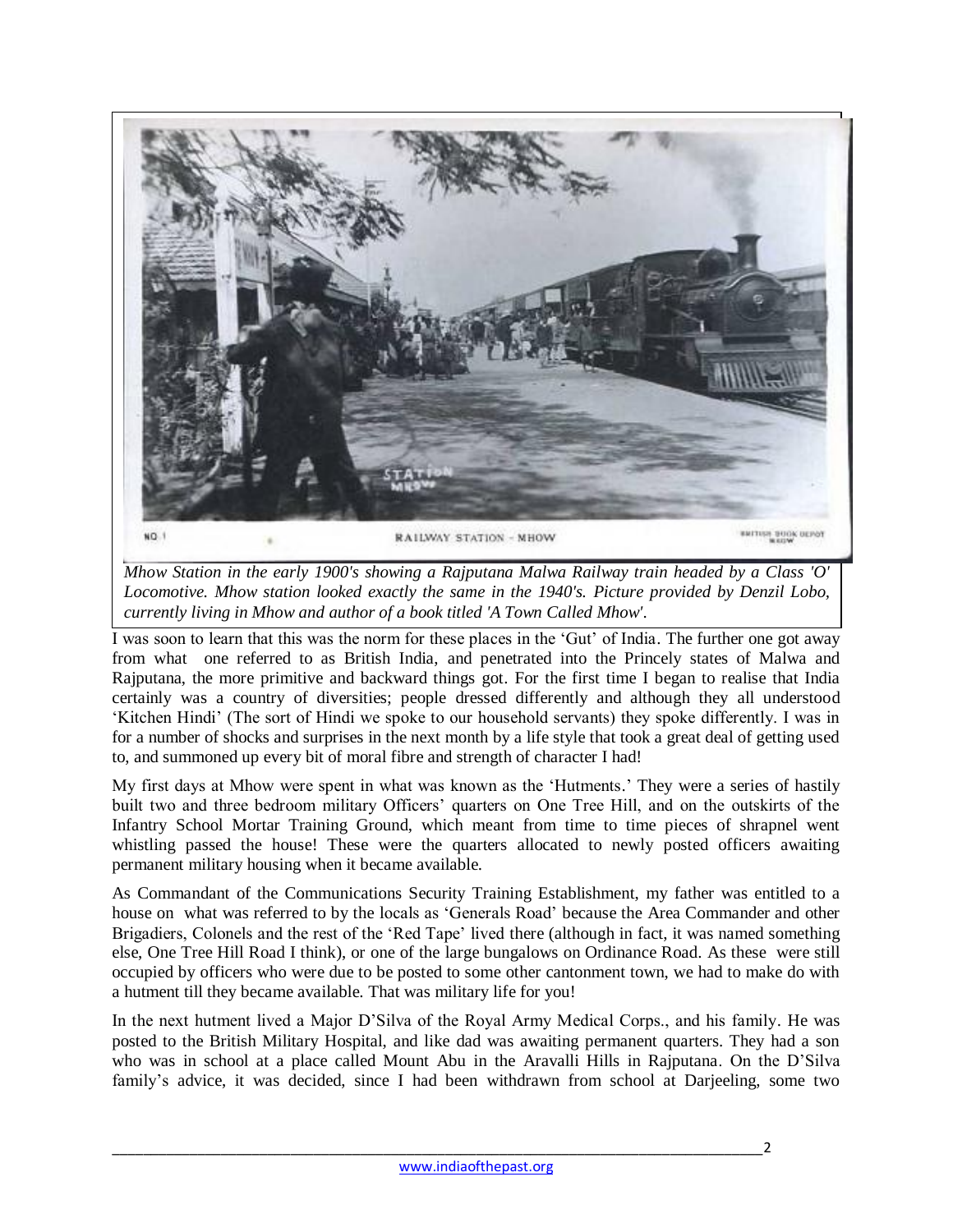thousand miles from Mhow by train, but only a few hundred from an anticipated invasion of India by the Japanese, that admittance to St. Mary's High School in that hill station should be tried for.

During the second half of April 1943, I made my first solo train journey. My bags and baggage were all packed. With fifty Rupees (about 1,000 Rupees in today's money) on me, I was put on the train for Ajmer. At Ajmer, where I had to change trains to the Delhi and Sind Mail for Abu Road, which was a through train between Delhi and Ahmadabad, the whole journey being made on the metre gauge section of the Bombay Baroda & Central India Railway and just over 500 miles. At the time, because of the restrictions on non-military traffic, there was only one through train between Khandwah and Ajmer. This train departed at about eight in the morning from Mhow stopping at every station on the way arriving at Ajmer at about 6am the next morning. I already had an experience of metre gauge travel when travelling to Mhow from Ratlam which took the train four hours to do 84 miles!

There were several other passengers in my compartment, including a Colonel who knew my father and was travelling as far as Ratlam for Delhi. At Ratlam, there was a mass exodus of military personnel including everyone from my compartment and I found myself the sole occupant! The guard, seeing me still on the train, enquired if I was going all the way to Ajmer; I confirmed that I was. He then asked if I would like dinner at Neemuch. I had already studied the route in my Bradshaw, which was my favourite bedtime reading, and was aware that the train stopped at Neemuch for twenty minutes, but did not know that a meal could be had there. Since I was already wondering what I was going to do for something to eat and considering buying something from a *Paan-Wallah's* trolley, I said I would. I and asked what food was available. He produced a menu of limited items, and I decided on soup, lamb and potato cutlets with vegetables, but the menu did not say what soup and vegetables!

I was beginning to feel a bit homesick by now yet proud of being semi-adult, and decided that this was all part of my learning curve and at the end of the journey I would be more adult than when I started out!

The train made regular stops at mainly deserted stations, while the scenery, though green and shrubby in most places, was nevertheless rugged and looked very foreboding. From time to time, we crossed small streams or rivers, which mainly were dry but had cut steep, almost vertical banks into the hard rocky land that, except for a scattering of stunted trees, was quite barren with no sign of agriculture.

While I looked out of a window I noticed there was some 'High Jinx' and hilarity going on in a compartment in the coach behind the coach I was in. This continued when the train stopped at a place called Mandsaur, which seemed to be the only place with signs of life beyond the station since we left Ratlam. When the train pulled out of the station, the laughter and revelry continued, and suddenly a fellow fell out of this compartment and went rolling down the embankment. It was all good natured stuff that had gone wrong! Fortunately, someone pulled the communication cord and brought the train to a stop. The unfortunate chap was helped back onto the train amidst laughter but not before he got a clip on the ear from the train armed guard, who happened to be travelling on the same coach as the revellers! I must admit I joined in the laughter.

If Mhow station was a shock, Neemuch was something out of this world! Mhow at least, had a bright gas lamp at the entrance, but Neemuch was in almost total darkness. It was 'illuminated' only by oil lamps which were about forty feet apart, and if my compartment had not stopped right opposite the 'Refreshment Room' I would have had trouble locating it in the gloom! The dining room was about fifteen feet square with a large table in the middle of it, which had an oil lamp on the centre of it that was the only source of illumination in the room. There were four of us for dinner, an army captain travelling to Nasirabad, a small military station near Ajmer, while the other two seemed to be travelling together and on their way to Udaipur. We sat ourselves down and made light conversation including jovial comments about the poor fellow who had fallen out of the train! Obviously, I was not the only spectator!

The soup arrived from an adjoining room, which I assumed was the kitchen, and with it came a rather pleasant and gentle breeze which caused the solitary lamp to flicker and cast weird ghost like shadows. At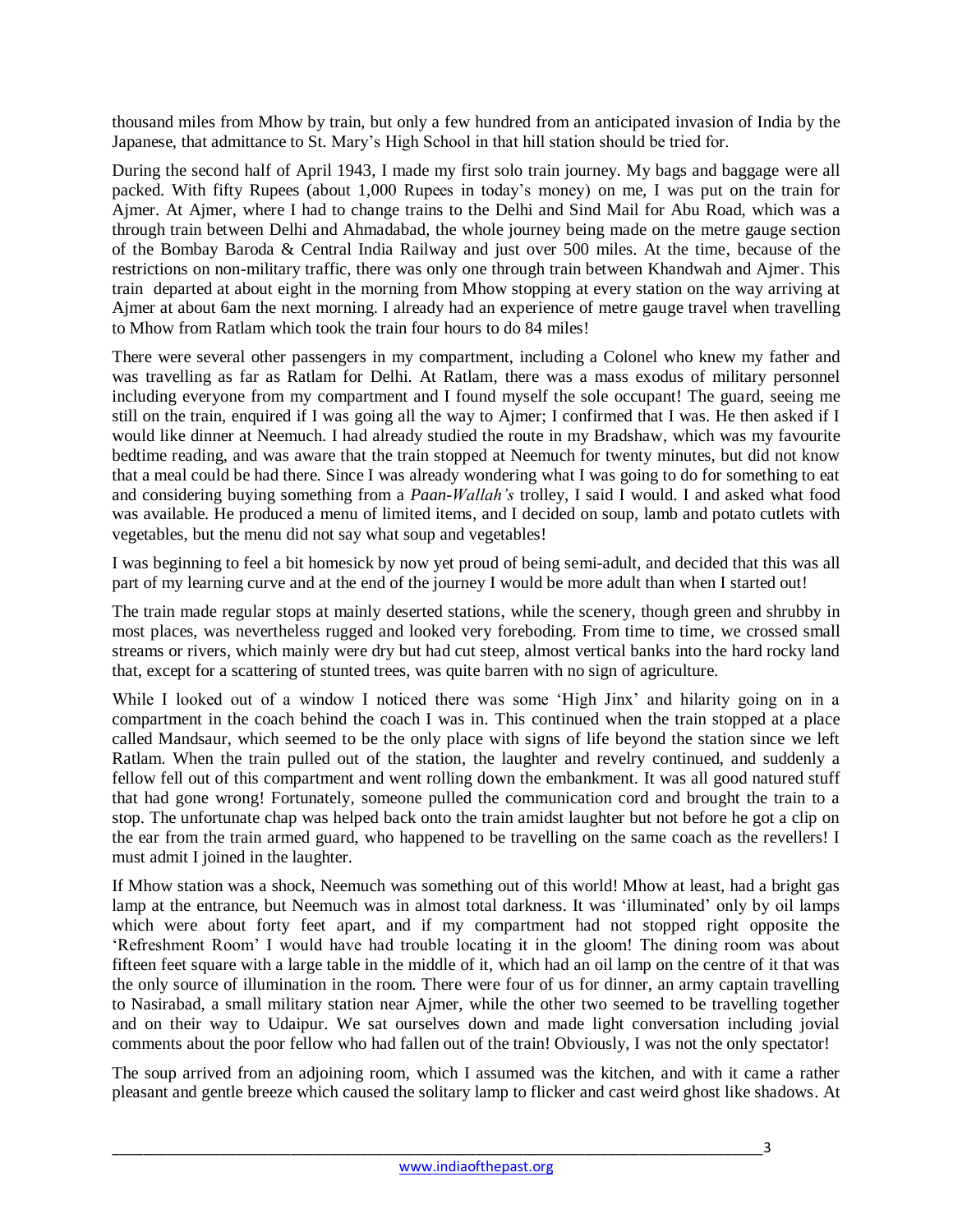first I was puzzled by this sudden cooling draught, till I realised it was the *Punkha*, which was a large carpet looking thing on a horizontal pole suspended from the ceiling which, when pulled by some hidden person swung to and fro above the table creating the gentle breeze. I had heard about these contraptions but had never actually seen one till now for the first time in my life. Things were getting more and more like something out of a book by Rudyard Kipling! I thought back to Mhow station, concluded that it also must have had a similar refreshment room, and there were probably at this very moment passengers having dinner from this train's counter-part which would be stopped at Mhow at the same time as we were at Neemuch. After about twenty minutes we were all back on the train and on our way again.

Since I still had the compartment to myself, I decided to open out my bedding roll and after a good wash which freshened me up no end I decided to turn in for the night, while the train trundled and rocked its way along. I do not think it ever exceeded twenty five miles per hour!

But old habits die hard and I found myself sitting up and curiously looking out of the window every time the train stopped. Why I did this was pure habit as at all the stations there was nothing to see, not even a flicker of light away from the station, which usually had just one oil lamp flickering in the middle of a deserted platform. So it was a case of 'Cat-nap' and 'Nosy-parker' till eventually sleep got the better of me.

I do not how long I had been asleep, when I was awakened again, this time by a great deal of railway activity, of rolling stock being fly-shunted and a clanking and whistle blowing by a shunting engine. I looked out of a window onto a quiet and deserted platform, not even the familiar call of *Chai Gurum* (hot tea), which is synonymous with all stations in India! I leant out of the window to get a glimpse of the station name but the lighting was so poor I could not make the name out so I asked a solitary passing coolie what the name of the station was.

It was Chittorgarh, which, I knew from my Bradshaw (*Ed. Note: Bradshaw was a company that published railway timetables)* studies, was a junction with the Udaipur State Railway. The yards were very poorly illuminated, so I was unable to tell whether the shunter (*Ed. Note: shunting engine*) was a Bombay, Baroda & Central India Railway (BB&CIR) engine or not because it was just a shadowy image with no lighting among the silhouettes of goods trucks and wagons. Whichever railway it belonged to, the driver certainly loved the sound of its whistle! We stopped at Chittorgarh for quite a while and no sooner had we got moving when I succumbed to sleep again.

\_\_\_\_\_\_\_\_\_\_\_\_\_\_\_\_\_\_\_\_\_\_\_\_\_\_\_\_\_\_\_\_\_\_\_\_\_\_\_\_\_\_\_\_\_\_\_\_\_\_\_\_\_\_\_\_\_\_\_\_\_\_\_\_\_\_\_\_\_\_\_\_\_\_\_\_\_\_\_\_\_\_\_\_4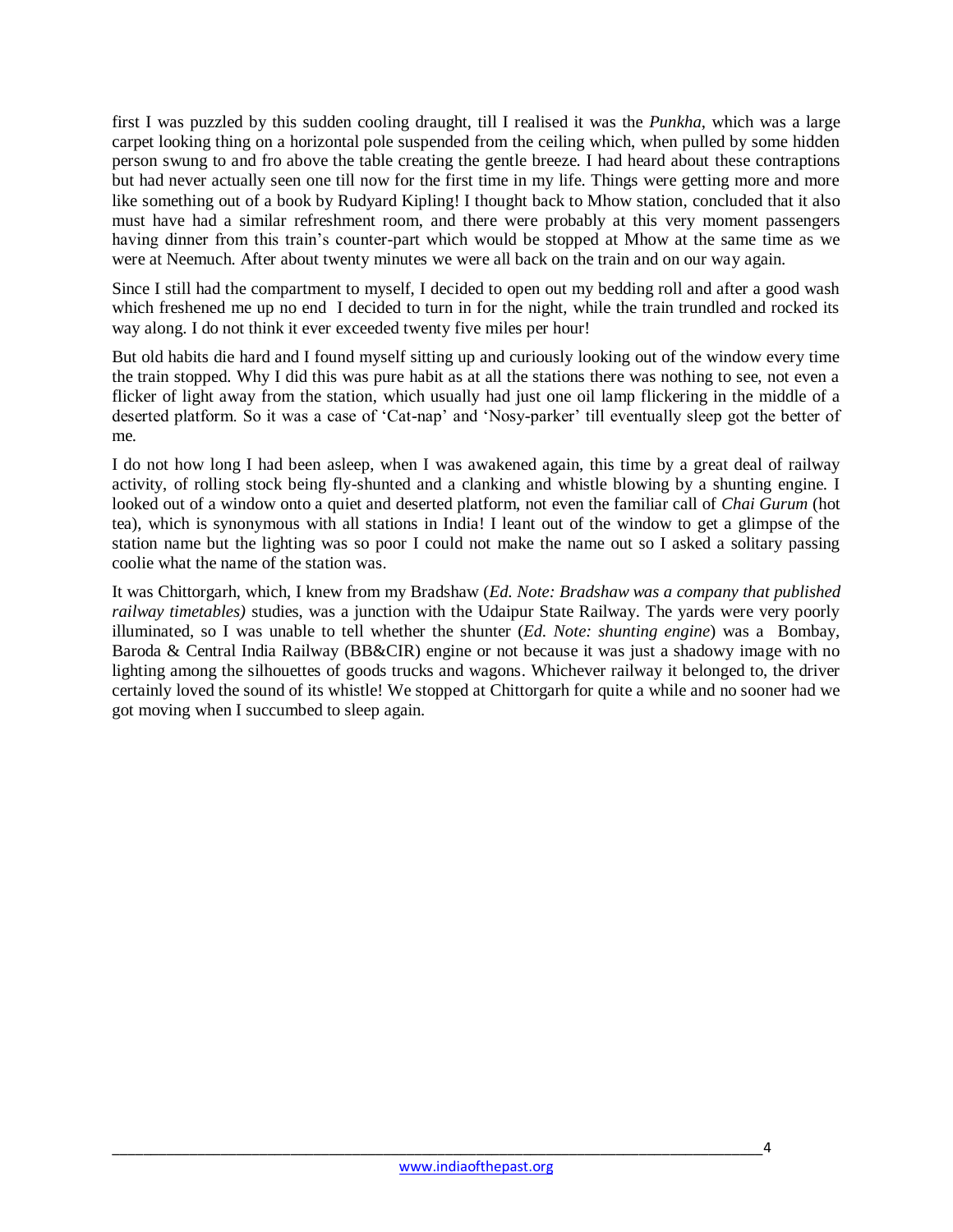

I have a kind of built-in alarm clock which allows me to set an alarm in my mind that awakens me more or less at any given time I want. This was working well, as my eyes suddenly opened and I was aware that the train was slowing down. I looked out of the window and in the semi-daylight made out the name of the station which was Nasirabad, which, from my Bradshaw reading, I knew to be forty minutes from Ajmer. I decided to roll up my bedding have a good wash, and spruce myself up for my change of trains at Ajmer.

Not long after six o'clock we trundled into Ajmer. I was pleasantly surprised to find that here at last was a brightly electrically illuminated three platform station, with a nice station building, A.H Wheeler's bookstall, tea stalls, and every amenity one should expect at a station for a large city that Ajmer was. I knew that a dining car was attached to the Delhi and Sind Mail at Ajmer so I decided to treat myself to a cup of tea only on the platform, having in mind to get myself a good breakfast on the train.

The Sind and Delhi Mail steamed in on time headed by a magnificent YB-class Pacific locomotive; when it came to a stop half the train seemed empty itself onto the wide platform. There was a great deal of shunting activity as some coaches were taken off and others including the restaurant car were connected. The dining car shared a coach with a first class compartment with a sliding connecting door between them and into which the coolie who had taken charge of my luggage expertly installed me.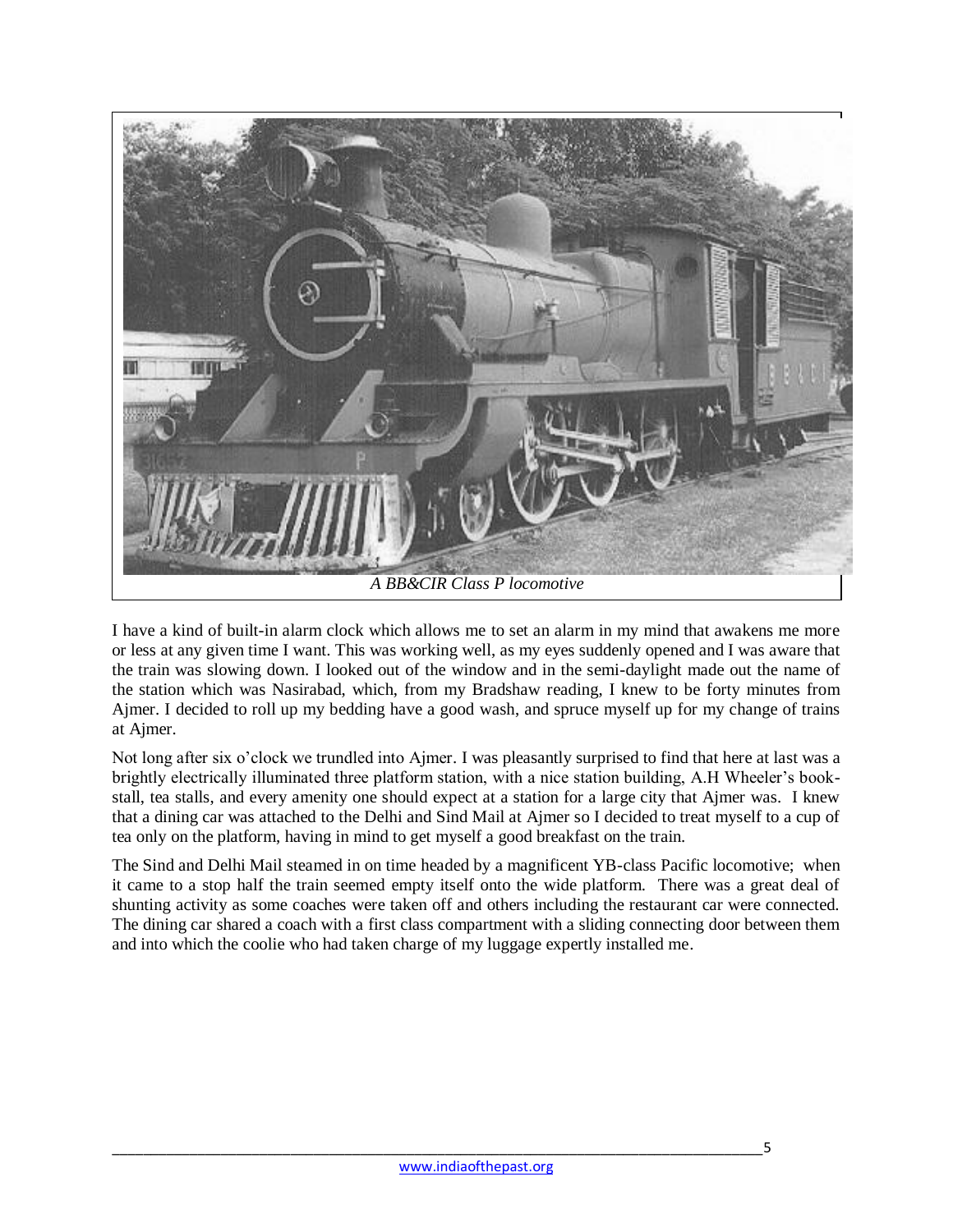I had a fellow traveller who was a Major in the army and was on his way for a short break at Mount Abu. He was excellent company and had joined the Ajmer train at Neemuch, but somehow we had not seen each other. He suggested that we should wait for the train to get going before entering the dining car for breakfast. He had been stationed at Neemuch for three years and long enough to accustom himself to 'The joys of the Thunder-Box' as he put it.

When he found out who my father was, he made sure he had nothing derisory to say about the army and being posted to a place like Neemuch. Little did he know that my father had been derisory about the army on several occasions, especially when he learnt that the Training Establishment was to be located at Mhow, but as Mhow was one the chief Royal Signals Training Centres in India, had accepted it as a Fait Accompli!

The service in the dining car was faultless; the bearer asked us very politely what we would like for breakfast. The Major and I obviously had similar tastes when it came to breakfast, because we both ordered orange juice followed by cornflakes and then three-quarter boiled eggs and toast with coffee. Few breakfasts ever went down better! After breakfast and before the train had made its first stop at Beawar, we were back in our compartment, the Major locking the sliding door so that no one could come in from the dining car.

The difference between this train and the one from Mhow was remarkable! This one was making headway and for a metre gauge train was quite fast.

By now I was beginning to feel Rajputana heat; it was not yet 9.30 in the morning and already the ceiling fans were having no effect. The Major complained that he had not slept well so was going to have a sleep saying that if no one had got into the compartment at Ajmer it was unlikely that any one would before Marwar Junction or Abu Road. I decided to follow suit and stretched out on my bunk not noticing that



*A YB-Class Pacific locomotive*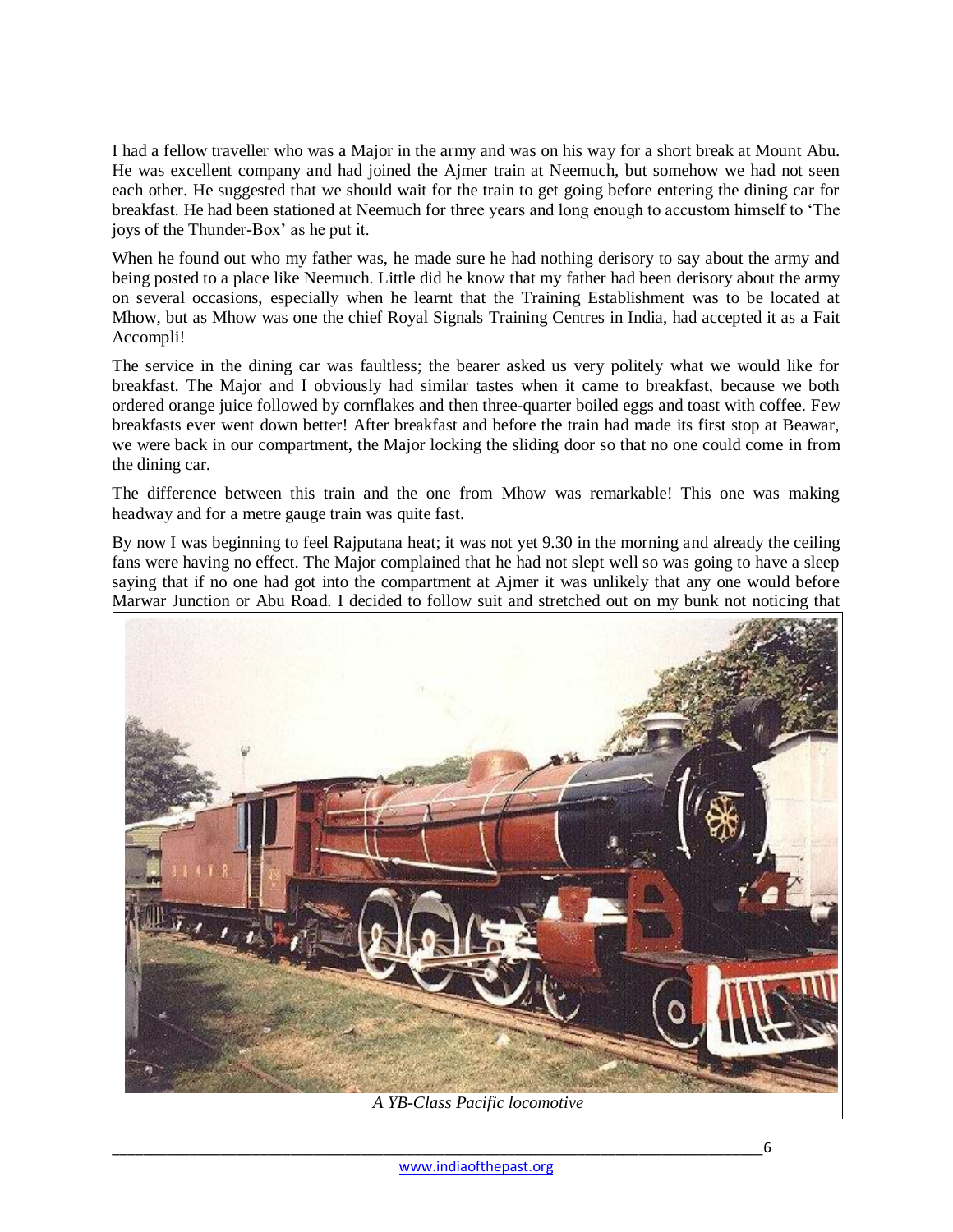one of my windows was not fully shut. When the Major awakened me at about noon suggesting that we should go for lunch, I got off my bunk and could see where I had been lying; it was the only spot not covered by desert dust which had made its way into the compartment through the open gap.

There were not very many passengers for lunch. The Major and I were two of the only five 'Whites'; the other half dozen or so all seemed to be well to do Indian business people all sitting at separate tables. I cannot fault BB&CIR catering; if breakfast was superb, the travelling chef excelled with lunch! There was a large jug of fresh iced lemon juice on the table, and I promptly helped myself to a glass before the same bearer, who had served us at breakfast, came to take our order.

We decided on consommé to start with, followed by lamb curry and boiled rice. The lamb was succulent and very tasty; the Major said he had taken a while to acquire the taste for curry and that was as good as any he had ever tasted! I agreed.

While we were lunching the train stopped at Marwar Junction and as we had left the connecting door open we were able to see that no one had entered our compartment. Hundreds were milling around the station some making their ways to the Jodhpur Railway station for trains to Hyderabad in Sind or for Jodhpur and other Rajput Desert townships, while others were searching out accommodation on our train.

Later, while looking out of the window at the Jodhpur Railway platform I was able to see the longest metre gauge locomotive I had ever seen. It was heading a Jodhpur Railway train and had an enormous twelve wheeled tender which was as long as the engine and gave it a disproportionate appearance. I later learned that it was a class 'M' Pacific, which had this outsized tender to carry extra water and specifically built for the Jodhpur Railway by the Baldwin Locomotive Company for the crossing of the 350 mile barrenness of the Rajputana and Thar Deserts to Hyderabad in Sind.



Let me digress a bit from the main story line about this journey. The Jodhpur Railway line from Hyderabad Sind through Marwar Junction was the shortest rail route between Karachi, Delhi and Bombay though not necessarily the fastest. Jodhpur trains were not noted for speed; Kipling wrote that "There is no slower train than a Jodhpur train!" There was no direct 'Coastal' rail link between Karachi and Bombay, and as far as I can tell the British had no plans to build one as the link had no strategic or commercial importance a factor which was the prime purpose for constructing the railways in the first place. Following the partition of the Sub-Continent, the very idea of such a rail link was out of the question. This journey was probably quickest by ship between Karachi and Bombay! And as far as Delhi was concerned, owing to the slowness of the Jodhpur Railway's metre gauge it was much faster to Delhi via the North Western Railway Karachi – Bhatinda route which was all broad gauge.

\_\_\_\_\_\_\_\_\_\_\_\_\_\_\_\_\_\_\_\_\_\_\_\_\_\_\_\_\_\_\_\_\_\_\_\_\_\_\_\_\_\_\_\_\_\_\_\_\_\_\_\_\_\_\_\_\_\_\_\_\_\_\_\_\_\_\_\_\_\_\_\_\_\_\_\_\_\_\_\_\_\_\_\_7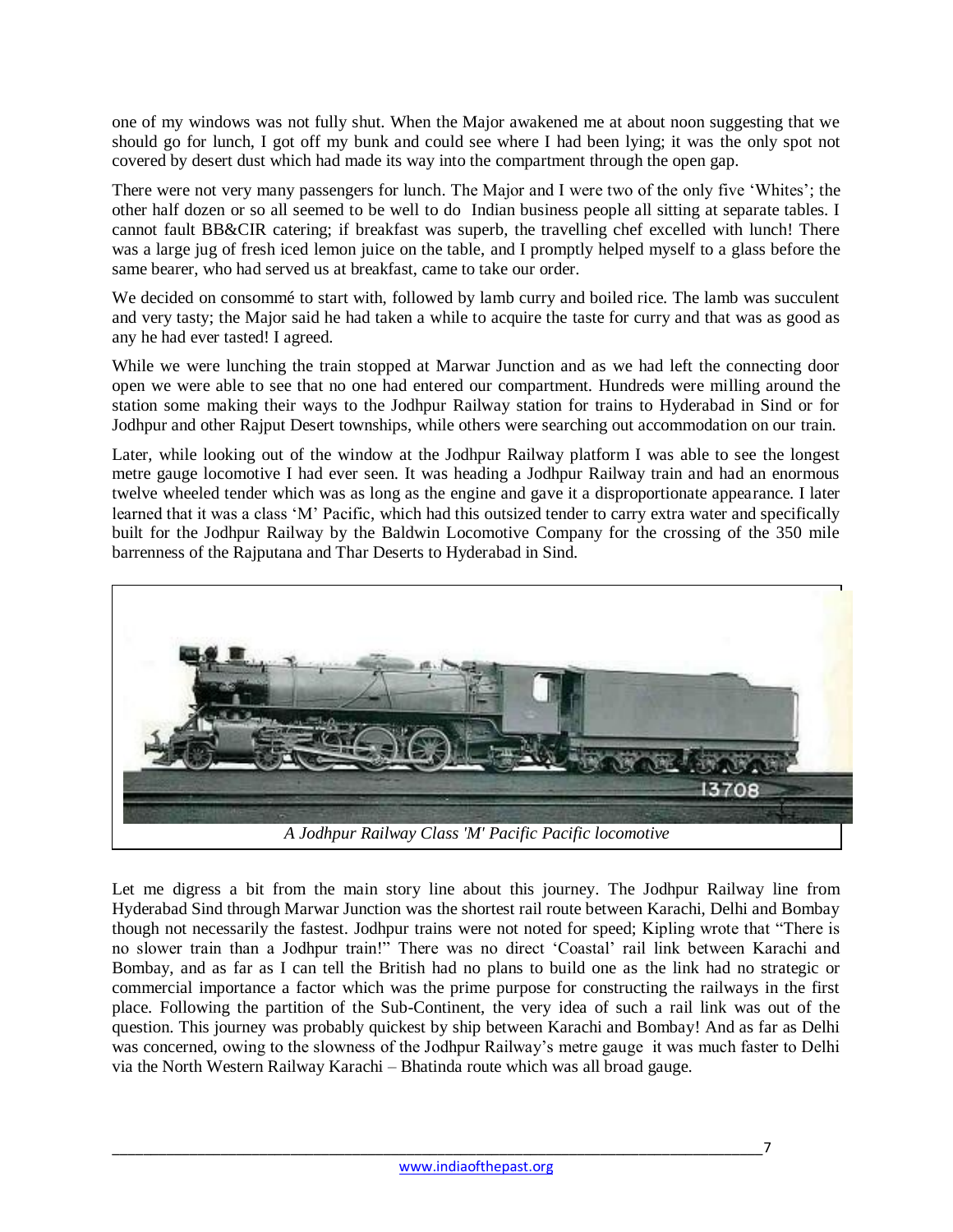Along the way, the people looked very colourful, the men wearing larger than usual brightly coloured turbans, and the women were dressed in gorgeously coloured saris, which gave a typical Rajput scene. Marwar was also another junction station with the Udaipur State Railway. Here I was able to see a Jodhpur Railway train its green coaches contrasting with the drab desert surroundings, but I saw no Udaipur State rolling stock.

After lunch we dozed and chatted alternately. The temperature had by now risen to well over a hundred degrees Fahrenheit which, with the amount of desert dust that had got under my collar due to the open window, mixed with heavy perspiration made things distinctly uncomfortable!

This was a journey through contrasting scenery. Between Mhow and Ajmer, the land was reasonably green though uncultivated, and now we were travelling through a barren wilderness. This was like travelling through a different country, as the contrast between what the countryside between Mhow and Ajmer, and Ajmer and Abu Road was remarkably different.

I began to realise how vast and diversified a country India was. There were a series of 'Road' stations like Sojat Road, Erinpura Road and Sajjan Road. There was one station named Rani (queen) and another named Nana (prince), which were in keeping with the name of the Rajah Maharaja Railway (the actual name was Rajputana Malwa Railway)! But they were all deserted places and seemed to be no more than passing places on the single track line as there appeared to be nothing out there beyond the small station but desert! This line certainly ran through a wilderness!

At about 3.30 in the afternoon there was a knock on the dividing door and a call 'Sahib'; I opened the door to find a bearer standing there with a broad Rajput smile, his pearly white teeth contrasting with his brown skin;

"Would sahibs like some tea?" he asked

"Yes," replied the Major, still reclining on his bunk.

Five minutes later, the bearer arrived carrying a tray with a pot of tea, two cups and saucers with milk and sugar and a plate of assorted biscuits.

"That will be two Rupees, Sahib," said the bearer.

"I'll get that," the Major said giving the bearer a Five Rupee Note and telling him to keep the change.

The train travelled through some of the most barren country I have seen, occasionally stopping at stations which seemed to be nothing more than passing places, because as far as I could see there were no townships associated with them, just desert. At some of these stations, there were goods trains headed by YD 2-8-2 locomotives going the other way, and obviously waiting to allow the Mail through before proceeding.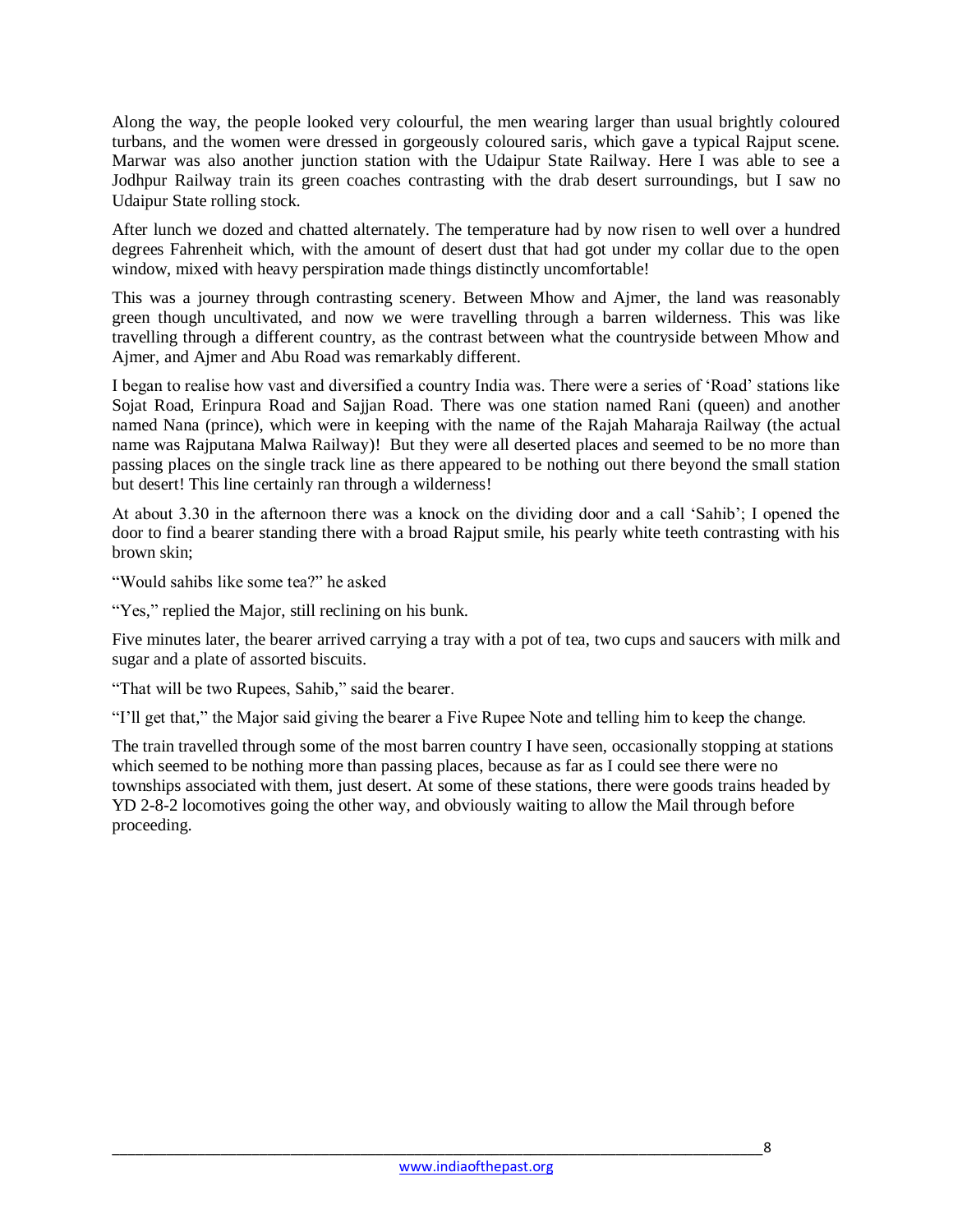

As we progressed through this scrub-land flatness I could see the distant Aravalli hills on both sides. With Abu Road approaching, the Major asked me what arrangements I had made for getting from Abu Road up to the Mount. I told him that I had telegraphed the operators of the Bus Company who I think was Ganesh & Company, for a reservation as suggested in the Bradshaw.

"You will be lucky," he said "They take no notice of telegrams around here; they want money up front. I have arranged a taxi, the same fellow every time I go to the Mount; I would offer you a lift but there is no way all your luggage and mine will fit in the car."

By this time we were almost at Abu Road and I was getting one of those sinking feelings one gets when all seems a lost cause!

We arrived at Abu Road station, which once again was a single platform affair. There was a reasonably extensive yard and a clear view of the loco shed; I was able to see several YB and YD locomotives on shed. There was a goods train this time headed by a P Class locomotive waiting for the Mail to overtake. Across the lines I could see the houses of the railway colony; clearly Abu Road was a railway town!

A coolie obligingly handled my luggage and showed me the way to the Bus Operator's Office. I introduced myself, and told a rather harassed man that I had telegrammed from Mhow for a reservation.

"No telegram come," he said "You paid for reservation? If you no send money, we no make reservation."

"I must get to Mount Abu," I said.

"So must more than hundred people. How I make room for you?" he ranted

"Have these people made and paid for reservation?" I asked.

"No, but they come before you. Where you go in Mount Abu?"

"I must get to St. Mary's School," I pleaded

"OK you go in this bus, tell driver you get out at Toll Gate," he said having softened his tone of voice by now.

"No, I want St. Mary's school," I said in my ignorance of anything to do with Mount Abu.

"Yes, yes I know you want High School, that is stop at Toll Gate," he said.

By this time I began to think that Mount Abu was some big metropolis. Little did I know!